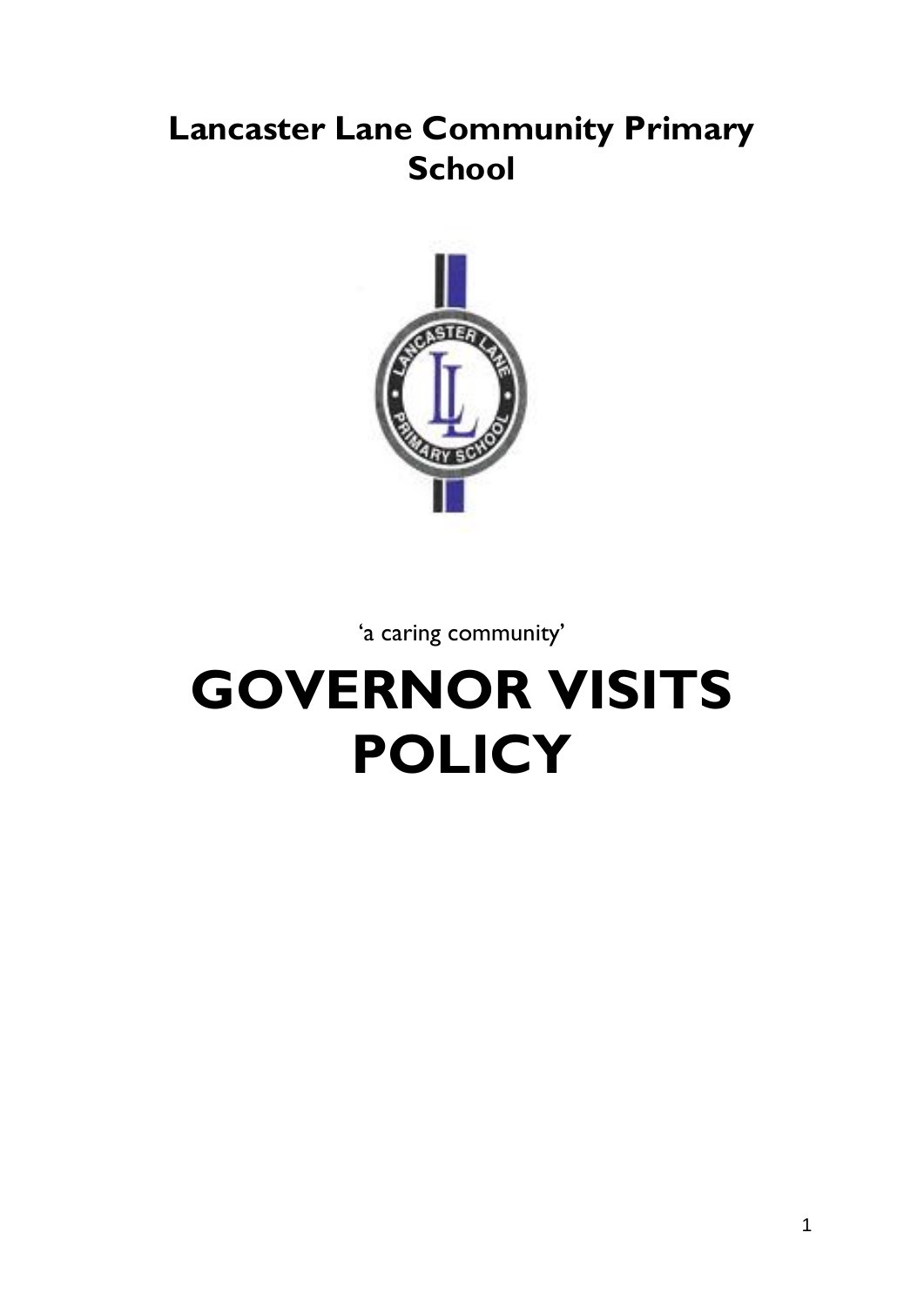#### **Our Mission Statement is;**

#### **Lancaster Lane is a caring community where every one is valued for their uniqueness and is nurtured to be a happy and successful individual.**

#### **PURPOSE**

Many schools have policies in place to oversee governor visits to schools. Others have informal arrangements in place that work perfectly well. This report is offered for information only and may be used to assist you to inform new governors of arrangements that are in place in your particular school.

Planned visits can enhance the strategic decision making of the governing body and help support the working relationships between staff and governors. This model policy (adapted from Stockport LA) sets out a framework for a clear and consistent approach to support these visits which will provide a greater level of information and in depth knowledge at committee/full governing body meetings.

The type of visits as described in this policy are different to those which governors may undertake for such reasons as attending school specific events, meetings or helping in school. Governors' visits help to develop their knowledge of the school and deepen their understanding of the impact of their decisions on the provision. The key questions for governors to consider in committees will be informed following such visits and through subsequent discussions with school leaders.

#### **KEY ISSUES**

#### **Consistency of approach**

Clarification of a key focus with a clear purpose is crucial and some basic principles should be considered in the context of the visit.

- $\triangleright$  What are the key issues for action in this area?
- $\triangleright$  How well is the action plan going?
- $\triangleright$  Do governors have the support/resource needed to carry it out?
- $\triangleright$  What may be seen in relation to impact at this point?
- $\triangleright$  What needs to be done next?

The Governing Body is committed to adopting a consistent approach to support these visits by:

- $\triangleright$  Determining that the visit is part of an agreed programme to support strategic decision making.
- $\triangleright$  Clearly identifying what the outcomes for the visit are.
- Adopting an agreed proforma for completion by governors (Appendix 1).
- $\triangleright$  Agreeing, understanding and engagement of staff in the purpose of the visit.
- **Safeguarding** Governors have undergone appropriate checks
	- List 99 (compulsory)
	- CRB (if not has a risk assessment been completed?)

#### **Effective Management**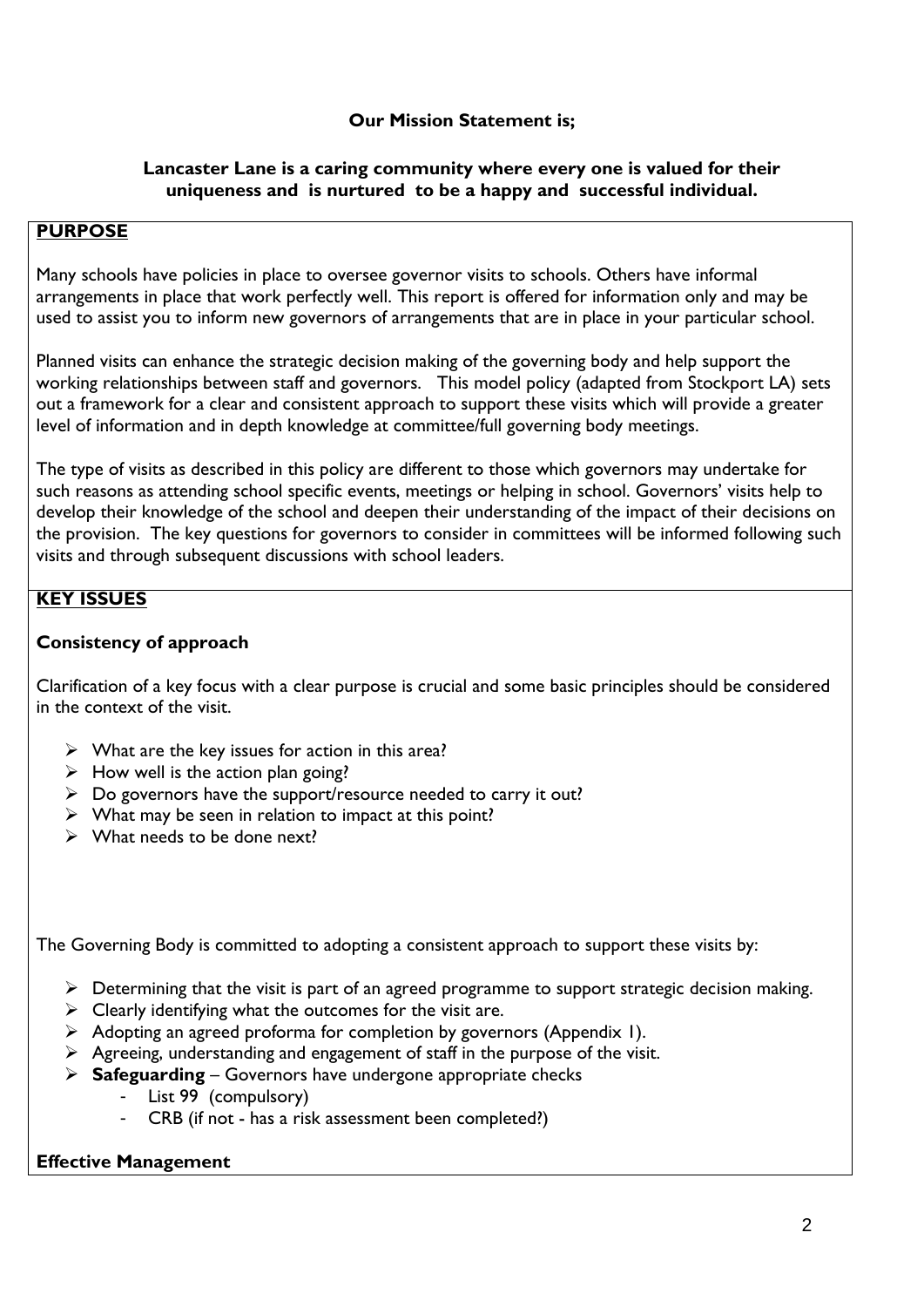The Governing Body is committed to the effective management of visits through:

- Clear guidelines of what expectations there are for both staff and governors as to who will have responsibility for what before/during/after the visit :-
	- Identification of designated member of staff to meet with the governor (Head teacher/Deputy/ Subject leader).
	- Opportunity for  $Q$  & A session either during/after the scheduled visit has taken place.
	- Information sharing governors completed proforma to be shared with staff member.
	- Responsible person for dissemination of information.
	- Identification of nominated person for the retention of completed proformas -
	- available as part of published minutes.

#### **Equality and Fairness**

Governors should take care to note that their visit is always only a 'snapshot' of the school at a particular point in time.

The Governing Body is committed to an equitable and fair approach to these visits through:

- $\triangleright$  Reinforcement of clarity of purpose.
- $\triangleright$  Governors are not inspectors (even though they may be qualified to act as one in other contexts) and therefore they should not make written observations/comments about the quality of the teaching and learning as it is beyond their remit.
- $\triangleright$  Any concerns following the visit are raised with the Head teacher verbally.
- $\triangleright$  Identification of individual staff or pupils by name is not permitted on any visit proforma as these reports will be available for public inspection.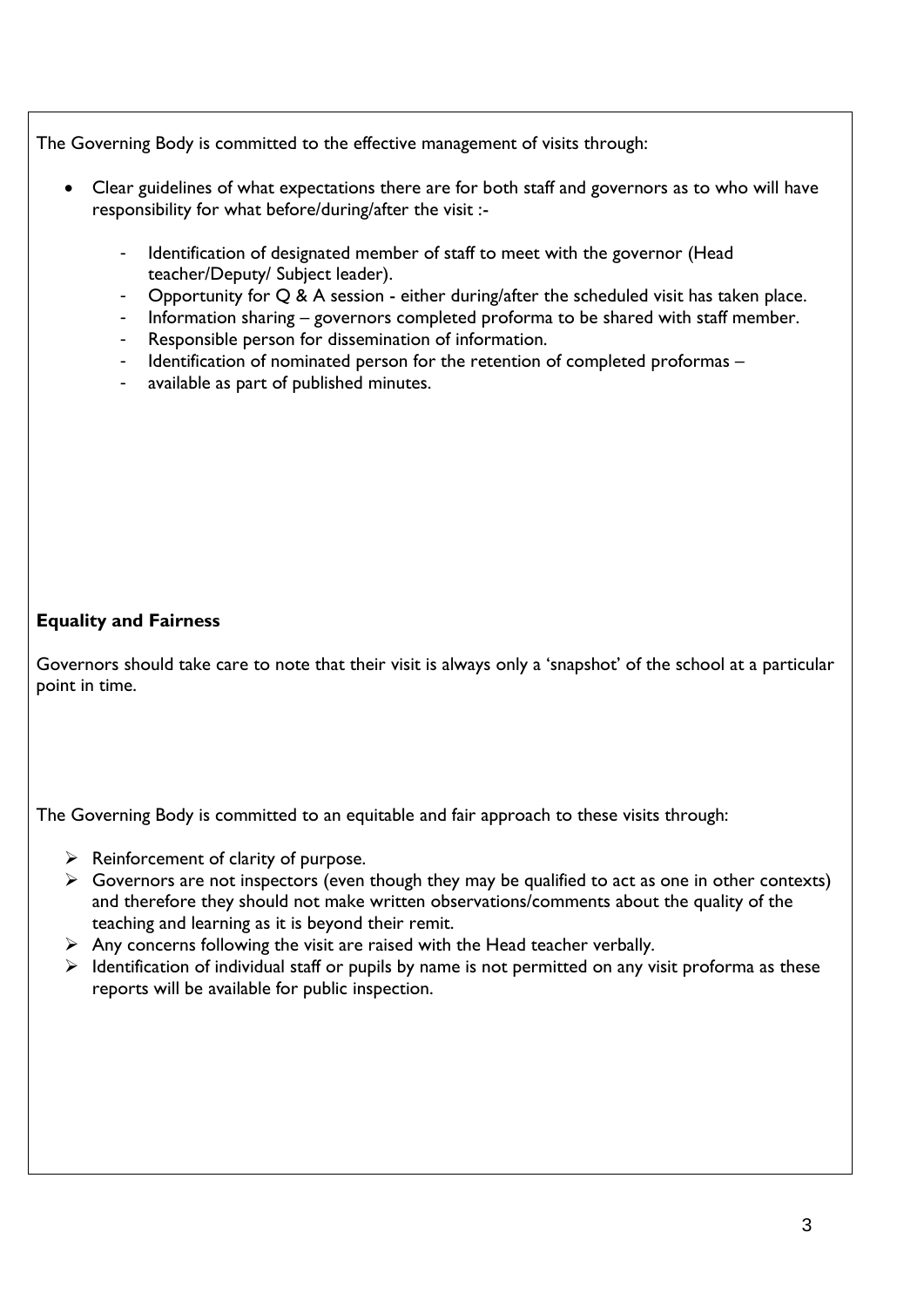### **GOVERNOR FEEDBACK FORM**

Name :

Date of visit:

Class/es visited:

Focus of visit (agreed in advance )

Is the visit linked to a School Improvement/Development Plan Priority?

What were the key points from your visit today?

What have you learnt that you believe will make a valuable contribution to the School Improvement Plan/School Development Plan?